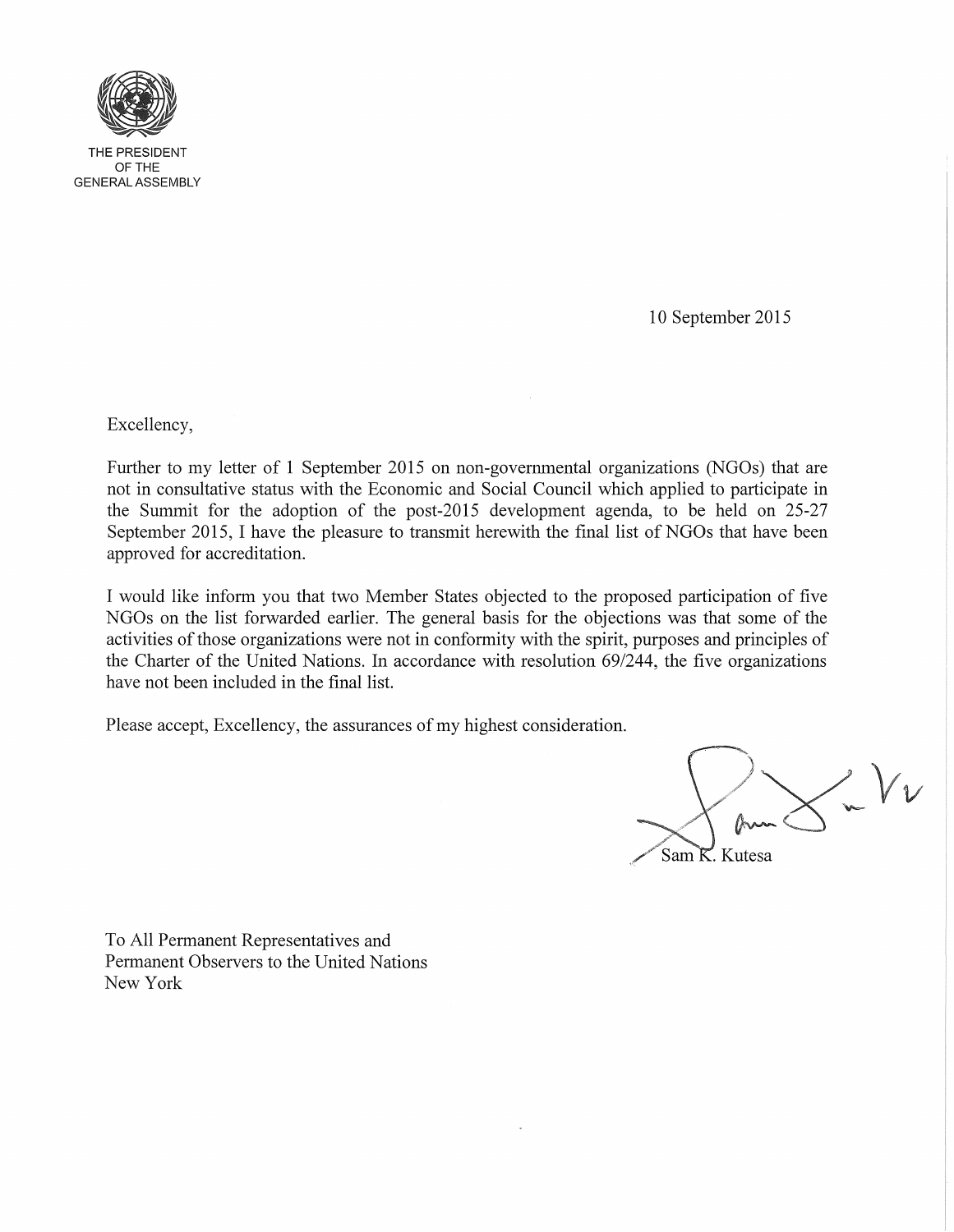## FINAL LIST OF NON-GOVERNMENTAL ORGANIZATIONS NOT IN CONSULTATIVE STATUS WITH ECOSOC THAT HAVE BEEN APPROVED TO PARTiCIPATE IN THE SUMMiT FOR ADOPTION OF THE POST-2015 DEVElOPMENT AGENDA

| NO.               | <b>ORGANIZATION</b>                                                                                                            | <b>COUNTRY</b>                   |
|-------------------|--------------------------------------------------------------------------------------------------------------------------------|----------------------------------|
| 1.                | Cooperation for Peace and Development                                                                                          | Afghanistan                      |
| $\overline{2}$ .  | Asociación Civil Generación Par                                                                                                | Argentina                        |
| 3.                | Climate Community *                                                                                                            | Argentina                        |
| 4.                | ԷԿՈՏՈՒՐԻԶՄԻ ԱՍՈՑԻԱՑԻԱ՛ ՀԱՍԱՐԱԿԱԿԱՆ                                                                                             | Armenia                          |
|                   | ԿԱԶՄԱԿԵՐՊՈՒԹՅՈՒՆ                                                                                                               |                                  |
|                   |                                                                                                                                |                                  |
|                   | ("Ecotourism Association" Non-governmental organization)                                                                       |                                  |
| 5.                | Western Australian Council of Social Service                                                                                   | Australia                        |
| 6.                | Renewable Energy and Energy Efficiency Partnership                                                                             | Austria                          |
| $\overline{7}$ .  | Participatory Research & Action Network- PRAN                                                                                  | Bangladesh                       |
| 8.                | SERAC-Bangladesh                                                                                                               | Bangladesh                       |
| 9.                | <b>CONCORD Europe</b>                                                                                                          | Belgium                          |
| 10.               | Centre National de Coopération au Développement                                                                                | Belgium                          |
| 11.               | <b>GCAP</b> Europe                                                                                                             | Belgium                          |
| 12.               | Network of Regional Governments for Sustainable Development                                                                    | Belgium                          |
| 13.               | Centre de recherches et d'appui au develppment local                                                                           | Benin                            |
| $\overline{14}$ . | Red, Paz, Integración y Desarrollo "PAZINDE"                                                                                   | <b>Bolivia</b>                   |
| 15.               | Unión Nacional de Instituciones para el Trabajo de Acción Social                                                               | Bolivia (Plurinational State of) |
| 16.               | Aldeias Infantis SOS Brasil                                                                                                    | <b>Brazil</b>                    |
| 17.               | Campanha Latino-Americana pelo Direito à Educação - CLADE<br><b>Brasil</b>                                                     | <b>Brazil</b>                    |
| 18.               | Gestos Soropositividade Comunicação e Gênero                                                                                   | Brazil                           |
| 19.               | Institute for Social and Economic Studies, The (ISES)                                                                          | <b>Brazil</b>                    |
| 20.               | Instituto Global Attitude                                                                                                      | Brazil                           |
| 21.               | Inter-American Institute for Global Change Research                                                                            | <b>Brazil</b>                    |
| 22.               | Réseau des Organisations des Jeunes Leaders Africains des<br>Nations Unies pour l?atteinte des Objectifs du Millénaire pour le | Burkina Faso                     |
|                   | Développement section Burkina Faso                                                                                             |                                  |
| 23.               | Global Call to Action Against Poverty-GCAP - Burundi                                                                           | Burundi                          |
| 24.               | Cooperation Committee for Cambodia                                                                                             | Cambodia                         |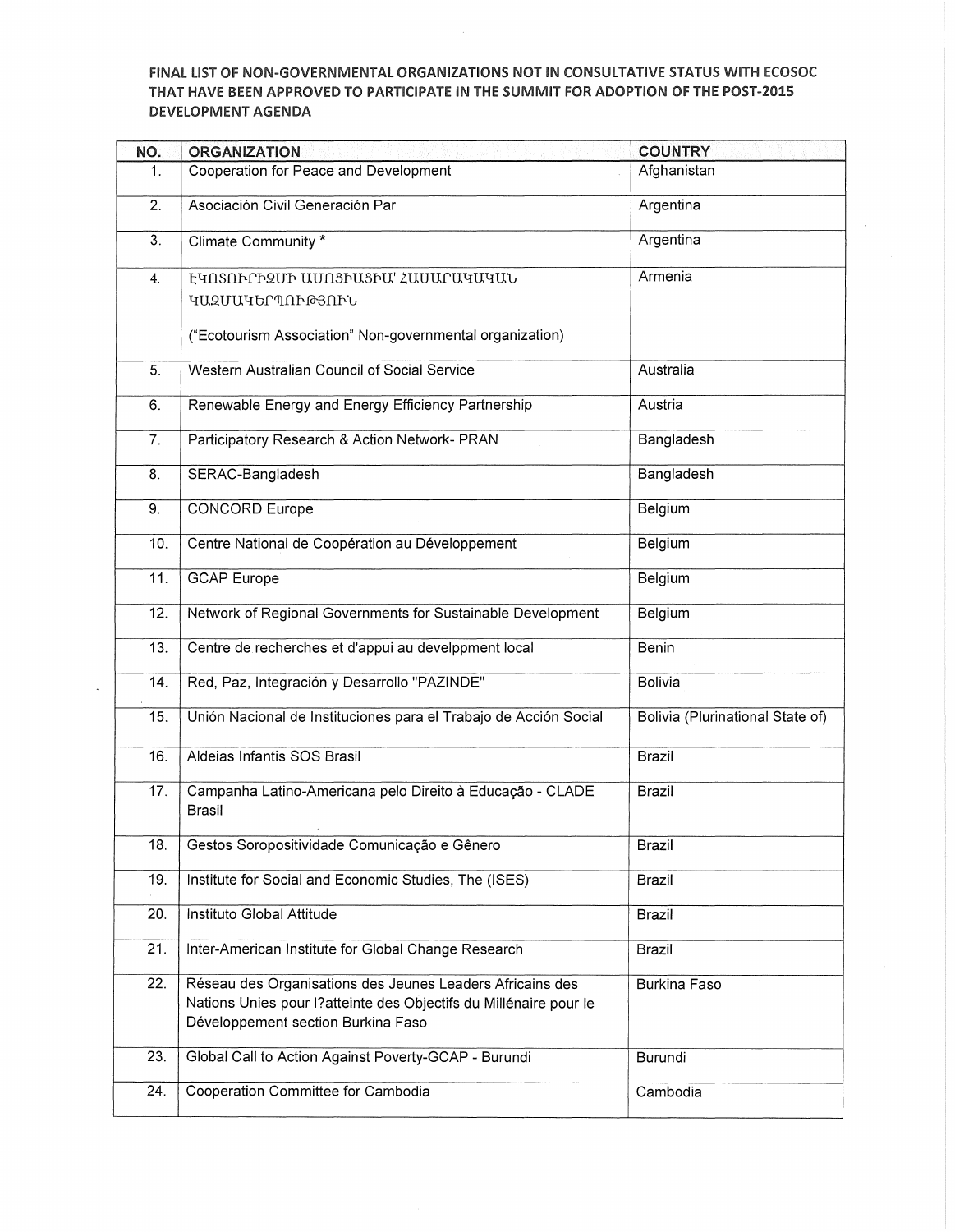| 25. | Women For a Change, Cameroon                                                   | Cameroon                            |
|-----|--------------------------------------------------------------------------------|-------------------------------------|
| 26. | <b>CANEUS International</b>                                                    | Canada                              |
| 27. | Centre for Global Child Health, The Hospital for Sick Children                 | Canada                              |
| 28. | Intercontinental Network for the Promotion of the Social Solidarity<br>Economy | Canada                              |
| 29. | International Agri-food Network                                                | Canada                              |
| 30. | NIGHTINGALE INITIATIVE FOR GLOBAL HEALTH                                       | Canada                              |
| 31. | Rainy River District Women's Shelter of Hope                                   | Canada                              |
| 32. | Réseau d'Échanges Stratégiques pour une Afrique Urbaine<br>Durable             | Canada                              |
| 33. | Seventh-day Adventist Church in Canada                                         | Canada                              |
| 34. | Asociación chilena de ONG ACCION / Mesa de Articulación/<br>Beyond2015*        | Chile                               |
| 35. | PathFinders Limited                                                            | China                               |
| 36. | Asociacion Ambiente y Sociedad                                                 | Colombia                            |
| 37. | <b>INADES-Formation Kenya</b>                                                  | Côte D'Ivoire                       |
| 38. | <b>Czech Forum for Development Cooperation</b>                                 | Czech Republic                      |
| 39. | Bureau Pour la Croissance Intégrale et la Dignité de L'enfant                  | Democratic Republic of the<br>Congo |
| 40. | Construisons Ensemble Le Monde                                                 | Democratic Republic of the<br>Congo |
| 41. | Horn of Africa Regional Environment Center and Network                         | Ethiopia                            |
| 42. | Diverse Voices and Action for Equality *                                       | Fiji                                |
| 43. | Pacific Islands Association of Non-Governmental Organisations<br>(PIANGO)      | Fiji                                |
| 44. | Kepa Ry                                                                        | Finland                             |
| 45. | AdP Villes en Developpement                                                    | France                              |
| 46. | Association 4D (Dossiers et Debats pour le Developpement<br>Durable)           | France                              |
| 47. | Coordination SUD (Solidarité-Urgence-Développement)                            | France                              |
| 48. | <b>ICOMOS</b>                                                                  | France                              |
| 49. | International Forum of National NGOs Platforms                                 | France                              |
| 50. | <b>ONG Croissance Saine Environnement</b>                                      | Gabon                               |
|     |                                                                                |                                     |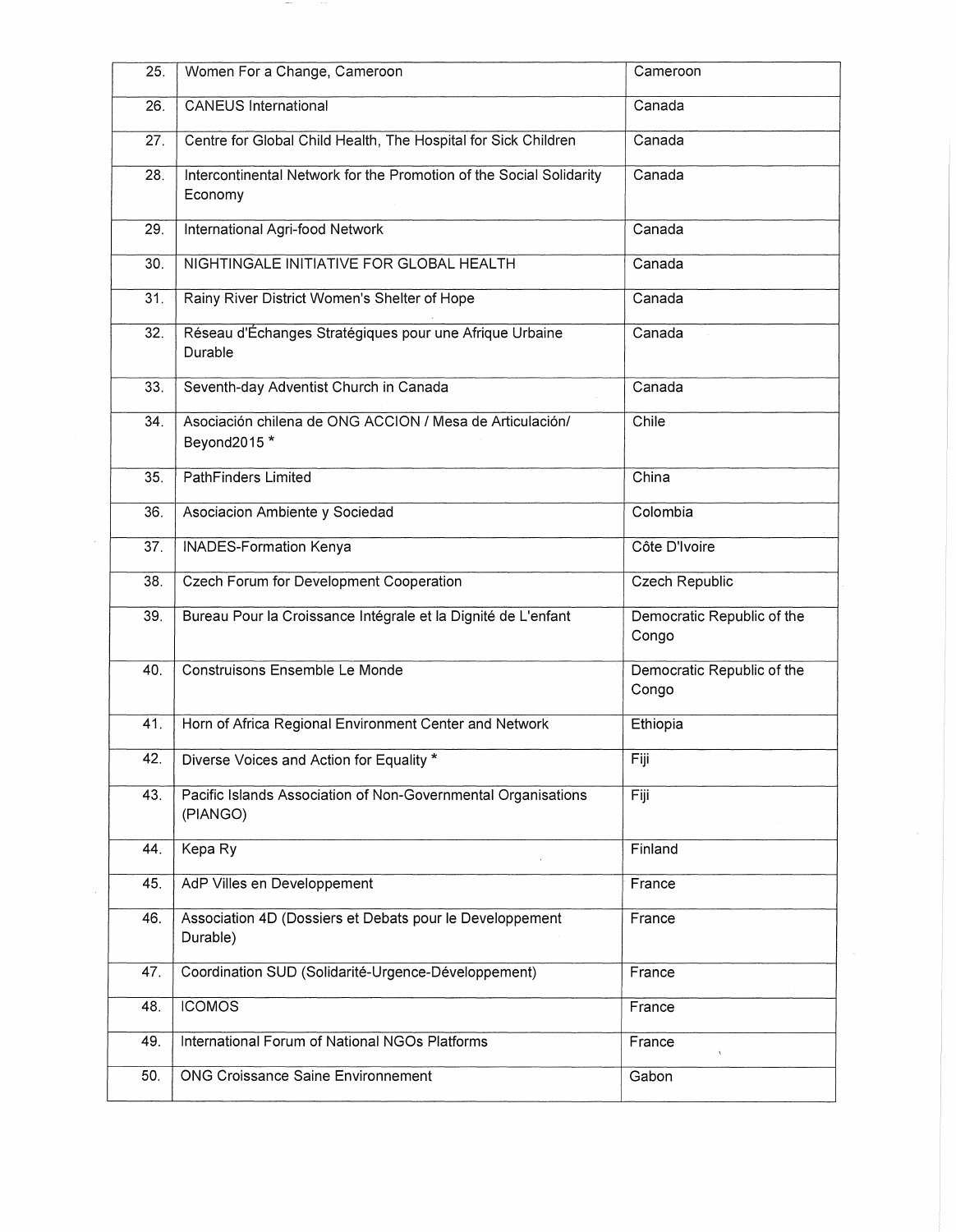| 51. | International Institute for Sustainability Analysis and Strategy                                                                                            | Germany   |
|-----|-------------------------------------------------------------------------------------------------------------------------------------------------------------|-----------|
| 52. | Alliance for Development [Ghana]                                                                                                                            | Ghana     |
| 53. | <b>Street Library Ghana</b>                                                                                                                                 | Ghana     |
| 54. | TUC Ghana*                                                                                                                                                  | Ghana     |
| 55. | Centre Femme, Citoyennete et Paix, Centre FECPA                                                                                                             | Guinea    |
| 56. | Reseau Guineen des Organisations des Personnes Handicapees<br>pour la Promotion de la Convention Internationale sur les Droits<br>des Personnes Handicapees | Guinea    |
| 57. | ANUVRAT GLOBAL ORGANIZATION (ANUVIBHA)                                                                                                                      | India     |
| 58. | Association for Social Solidarity and Empowerment Training Trust<br>(ASSET)                                                                                 | India     |
| 59. | Barrackpore Elderly Care Society                                                                                                                            | India     |
| 60. | CECOEDECON <sup>*</sup>                                                                                                                                     | India     |
| 61. | Centre for Internet and Society                                                                                                                             | India     |
| 62. | Centre for Social Equity and Inclusion                                                                                                                      | India     |
| 63. | <b>GCAP Asia</b>                                                                                                                                            | India     |
| 64. | Human Rights Observers                                                                                                                                      | India     |
| 65. | National Confederation of Dalit Organisation                                                                                                                | India     |
| 66. | <b>Neighbourhood Community Network</b>                                                                                                                      | India     |
| 67. | ParyavaranMitra                                                                                                                                             | India     |
| 68. | Public Advocacy Initiatives for Rights & Values in India - PAIRVI                                                                                           | India     |
| 69. | Sri Ramanuja Mission Trust                                                                                                                                  | India     |
| 70. | Swadhikar                                                                                                                                                   | India     |
| 71. | INFID <sup>*</sup>                                                                                                                                          | Indonesia |
| 72. | University College Dublin                                                                                                                                   | Ireland   |
| 73. | Provincia di Potenza                                                                                                                                        | Italy     |
| 74. | <b>ACE</b>                                                                                                                                                  | Japan     |
| 75. | Africa Nihon Kyougi-Kai                                                                                                                                     | Japan     |
| 76. | Japan Civil Network for the United Nations Decade on Biodiversity                                                                                           | Japan     |
| 77. | Japan NGO Center for International Cooperation                                                                                                              | Japan     |
| 78. | World Vision Japan                                                                                                                                          | Japan     |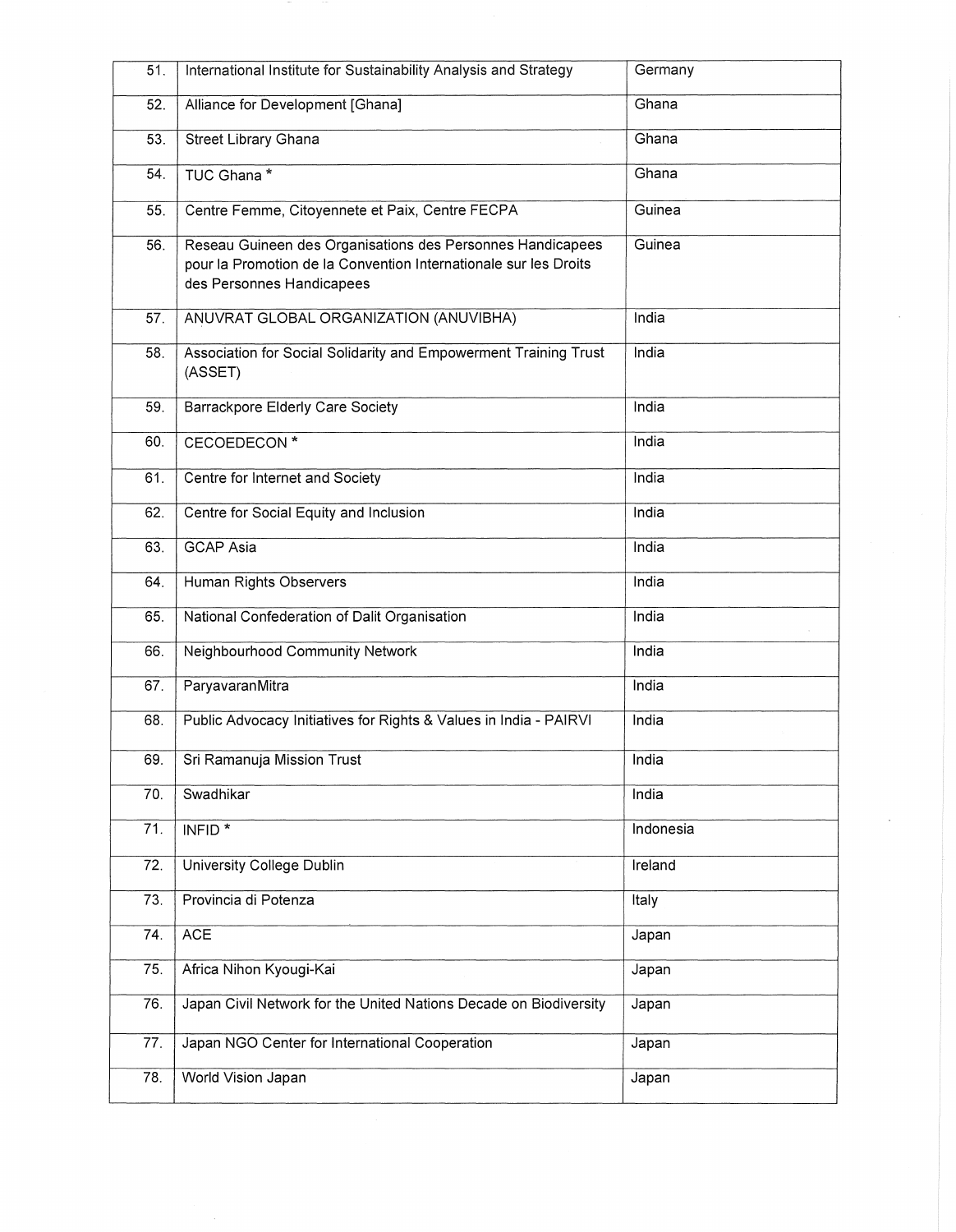| 79.  | Legal Advice Centre                                                                | Kenya       |
|------|------------------------------------------------------------------------------------|-------------|
| 80.  | Little Bees International                                                          | Kenya       |
| 81.  | The Seed Institute                                                                 | Kenya       |
| 82.  | Institute for Youth Development                                                    | Kyrgyzstan  |
| 83.  | Liberia Armed Violence Observatory                                                 | Liberia     |
| 84.  | Association de Lutte Contre la Dependance                                          | Mauritania  |
| 85.  | Ligue Mauritanienne Pour Une Action Associative                                    | Mauritania  |
| 86.  | Asistencia Legal por los Derechos Humanos, A.C.                                    | Mexico      |
| 87.  | ELIGE RED DE JÓVENES POR LOS DERECHOS SEXUALES Y<br>REPRODUCTIVOS, A.C. *          | Mexico      |
| 88.  | Investigación, Organización y Acción Comunitaria Altepetl A.C.                     | Mexico      |
| 89.  | Somos Más Decididos Asociación Civil                                               | Mexico      |
| 90.  | GenderHopes                                                                        | Monaco      |
| 91.  | Asia Dalit Rights Forum                                                            | Nepal       |
| 92.  | <b>Dalit Welfare Association</b>                                                   | Nepal       |
| 93.  | Jagaran Media Center                                                               | Nepal       |
| 94.  | Nepal National Dalit Social Welfare Organization                                   | Nepal       |
| 95.  | radp                                                                               | Nepal       |
| 96.  | Coastal & Marine Union (EUCC)                                                      | Netherlands |
| 97.  | Stichting Global March Against Child Labour                                        | Netherlands |
| 98.  | Stichting Soham Baba Mission                                                       | Netherlands |
| 99.  | Associación Red de Mujeres Afrolatinoamericanas, Afrocaribeñas y<br>de la Diáspora | Nicaragua   |
| 100. | Centre For Convention on Democratic Integrity Ltd/Gte                              | Nigeria     |
| 101. | Centre for Peace, Culture and Environmental Studies                                | Nigeria     |
| 102. | Climate & Sustainable Development Network of Nigeria                               | Nigeria     |
| 103. | Climate Change Network Nigeria                                                     | Nigeria     |
| 104. | Commonwealth Information & Action Network                                          | Nigeria     |
| 105. | <b>DICIDE</b>                                                                      | Nigeria     |
| 106. | Gender Perspective in Development                                                  | Nigeria     |
| 107. | Gender and Developmental Research Group                                            | Nigeria     |
|      |                                                                                    |             |

 $\left| \cdot \right|$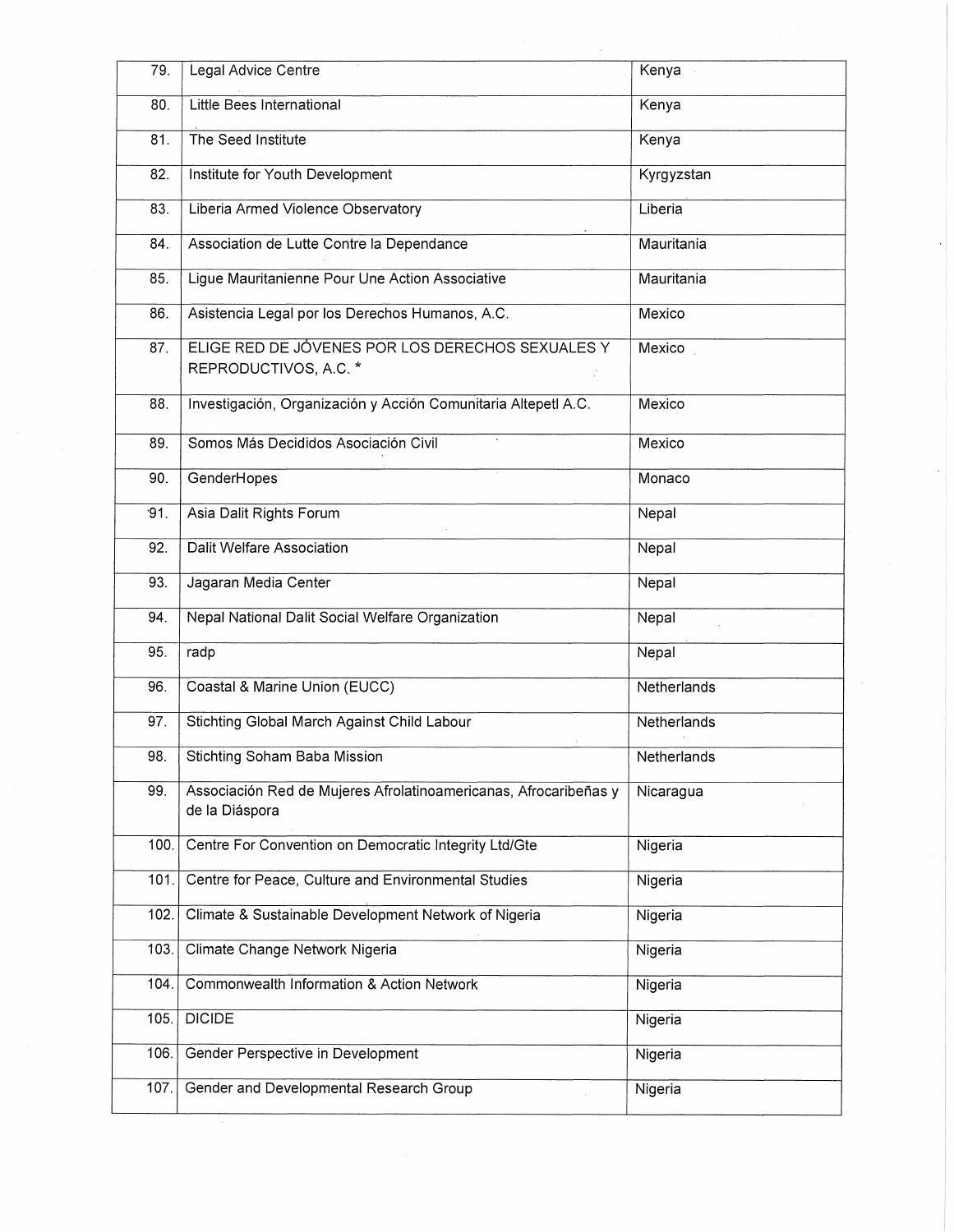| Nigeria Network of NGOs<br>Nigeria<br>109.<br>Ohaha Family Foundation<br>110.<br>Nigeria<br>Prime Initiative for Green Development<br>Nigeria<br>111.<br>Society for the Widows and Orphans<br>Nigeria<br>112.<br>Unique Employment and Empowerment Initiative<br>Nigeria<br>113.<br>Nigeria<br>United Youths for Development<br>114.<br>Women Educators of Nigeria<br>Nigeria<br>115.<br>Partnership for Change<br>116.<br>Norway<br>Aware Girls *<br>117.<br>Pakistan<br><b>Balochistan Boy Scouts Association</b><br>118.<br>Pakistan<br>Fundamental Human Rights & Rural Development Association<br>Pakistan<br>119.<br>Human Rights Focus Pakistan<br>Pakistan<br>120.<br>New World Hope Organization (NWHO)<br>121.<br>Pakistan<br>Somos el Presente<br>122.<br>Peru<br>Philippines<br>123.<br>Caucus of Development NGO Networks *<br>Philippines <sup>®</sup><br>SOCIAL WATCH PHILIPPINES<br>124.<br>Republic of Korea<br>Asian Association for Public Administration<br>125.<br>Korea Civil Society Forum on International Development<br>Republic of Korea<br>126.<br>Cooperation<br>Rwanda Union of the Youth and Children with Disabilities<br>127.1<br>Rwanda<br>UNITED NATIONS ASSOCIATION OF SERBIA<br>128.<br>Serbia<br>129.<br>Youth Partnership Partnership for Peace and Development<br>Sierra Leone<br>NABK - Národná Agentúra Boja proti Kriminalite<br>130.<br>Slovakia<br>Platforma mimovládnych rozvojových organizácií<br>131.<br>Slovakia<br>Global Campaign for Education<br>132.<br>South Africa<br>Legal Resources Centre<br>133.<br>South Africa<br>South African Institute of International Affairs<br>134.<br>South Africa<br>Manos Unidas<br>135.<br>Spain<br>Movement for Peace, Disarmament and Liberty (MPDL) -<br>136.<br>Spain<br>Movimiento por La Paz, El Desarme Y La Libertad | 108. | Global Agenda for Total Emancipation | Nigeria |
|-------------------------------------------------------------------------------------------------------------------------------------------------------------------------------------------------------------------------------------------------------------------------------------------------------------------------------------------------------------------------------------------------------------------------------------------------------------------------------------------------------------------------------------------------------------------------------------------------------------------------------------------------------------------------------------------------------------------------------------------------------------------------------------------------------------------------------------------------------------------------------------------------------------------------------------------------------------------------------------------------------------------------------------------------------------------------------------------------------------------------------------------------------------------------------------------------------------------------------------------------------------------------------------------------------------------------------------------------------------------------------------------------------------------------------------------------------------------------------------------------------------------------------------------------------------------------------------------------------------------------------------------------------------------------------------------------------------------------------------------------------------------------------------------------------------------------|------|--------------------------------------|---------|
|                                                                                                                                                                                                                                                                                                                                                                                                                                                                                                                                                                                                                                                                                                                                                                                                                                                                                                                                                                                                                                                                                                                                                                                                                                                                                                                                                                                                                                                                                                                                                                                                                                                                                                                                                                                                                         |      |                                      |         |
|                                                                                                                                                                                                                                                                                                                                                                                                                                                                                                                                                                                                                                                                                                                                                                                                                                                                                                                                                                                                                                                                                                                                                                                                                                                                                                                                                                                                                                                                                                                                                                                                                                                                                                                                                                                                                         |      |                                      |         |
|                                                                                                                                                                                                                                                                                                                                                                                                                                                                                                                                                                                                                                                                                                                                                                                                                                                                                                                                                                                                                                                                                                                                                                                                                                                                                                                                                                                                                                                                                                                                                                                                                                                                                                                                                                                                                         |      |                                      |         |
|                                                                                                                                                                                                                                                                                                                                                                                                                                                                                                                                                                                                                                                                                                                                                                                                                                                                                                                                                                                                                                                                                                                                                                                                                                                                                                                                                                                                                                                                                                                                                                                                                                                                                                                                                                                                                         |      |                                      |         |
|                                                                                                                                                                                                                                                                                                                                                                                                                                                                                                                                                                                                                                                                                                                                                                                                                                                                                                                                                                                                                                                                                                                                                                                                                                                                                                                                                                                                                                                                                                                                                                                                                                                                                                                                                                                                                         |      |                                      |         |
|                                                                                                                                                                                                                                                                                                                                                                                                                                                                                                                                                                                                                                                                                                                                                                                                                                                                                                                                                                                                                                                                                                                                                                                                                                                                                                                                                                                                                                                                                                                                                                                                                                                                                                                                                                                                                         |      |                                      |         |
|                                                                                                                                                                                                                                                                                                                                                                                                                                                                                                                                                                                                                                                                                                                                                                                                                                                                                                                                                                                                                                                                                                                                                                                                                                                                                                                                                                                                                                                                                                                                                                                                                                                                                                                                                                                                                         |      |                                      |         |
|                                                                                                                                                                                                                                                                                                                                                                                                                                                                                                                                                                                                                                                                                                                                                                                                                                                                                                                                                                                                                                                                                                                                                                                                                                                                                                                                                                                                                                                                                                                                                                                                                                                                                                                                                                                                                         |      |                                      |         |
|                                                                                                                                                                                                                                                                                                                                                                                                                                                                                                                                                                                                                                                                                                                                                                                                                                                                                                                                                                                                                                                                                                                                                                                                                                                                                                                                                                                                                                                                                                                                                                                                                                                                                                                                                                                                                         |      |                                      |         |
|                                                                                                                                                                                                                                                                                                                                                                                                                                                                                                                                                                                                                                                                                                                                                                                                                                                                                                                                                                                                                                                                                                                                                                                                                                                                                                                                                                                                                                                                                                                                                                                                                                                                                                                                                                                                                         |      |                                      |         |
|                                                                                                                                                                                                                                                                                                                                                                                                                                                                                                                                                                                                                                                                                                                                                                                                                                                                                                                                                                                                                                                                                                                                                                                                                                                                                                                                                                                                                                                                                                                                                                                                                                                                                                                                                                                                                         |      |                                      |         |
|                                                                                                                                                                                                                                                                                                                                                                                                                                                                                                                                                                                                                                                                                                                                                                                                                                                                                                                                                                                                                                                                                                                                                                                                                                                                                                                                                                                                                                                                                                                                                                                                                                                                                                                                                                                                                         |      |                                      |         |
|                                                                                                                                                                                                                                                                                                                                                                                                                                                                                                                                                                                                                                                                                                                                                                                                                                                                                                                                                                                                                                                                                                                                                                                                                                                                                                                                                                                                                                                                                                                                                                                                                                                                                                                                                                                                                         |      |                                      |         |
|                                                                                                                                                                                                                                                                                                                                                                                                                                                                                                                                                                                                                                                                                                                                                                                                                                                                                                                                                                                                                                                                                                                                                                                                                                                                                                                                                                                                                                                                                                                                                                                                                                                                                                                                                                                                                         |      |                                      |         |
|                                                                                                                                                                                                                                                                                                                                                                                                                                                                                                                                                                                                                                                                                                                                                                                                                                                                                                                                                                                                                                                                                                                                                                                                                                                                                                                                                                                                                                                                                                                                                                                                                                                                                                                                                                                                                         |      |                                      |         |
|                                                                                                                                                                                                                                                                                                                                                                                                                                                                                                                                                                                                                                                                                                                                                                                                                                                                                                                                                                                                                                                                                                                                                                                                                                                                                                                                                                                                                                                                                                                                                                                                                                                                                                                                                                                                                         |      |                                      |         |
|                                                                                                                                                                                                                                                                                                                                                                                                                                                                                                                                                                                                                                                                                                                                                                                                                                                                                                                                                                                                                                                                                                                                                                                                                                                                                                                                                                                                                                                                                                                                                                                                                                                                                                                                                                                                                         |      |                                      |         |
|                                                                                                                                                                                                                                                                                                                                                                                                                                                                                                                                                                                                                                                                                                                                                                                                                                                                                                                                                                                                                                                                                                                                                                                                                                                                                                                                                                                                                                                                                                                                                                                                                                                                                                                                                                                                                         |      |                                      |         |
|                                                                                                                                                                                                                                                                                                                                                                                                                                                                                                                                                                                                                                                                                                                                                                                                                                                                                                                                                                                                                                                                                                                                                                                                                                                                                                                                                                                                                                                                                                                                                                                                                                                                                                                                                                                                                         |      |                                      |         |
|                                                                                                                                                                                                                                                                                                                                                                                                                                                                                                                                                                                                                                                                                                                                                                                                                                                                                                                                                                                                                                                                                                                                                                                                                                                                                                                                                                                                                                                                                                                                                                                                                                                                                                                                                                                                                         |      |                                      |         |
|                                                                                                                                                                                                                                                                                                                                                                                                                                                                                                                                                                                                                                                                                                                                                                                                                                                                                                                                                                                                                                                                                                                                                                                                                                                                                                                                                                                                                                                                                                                                                                                                                                                                                                                                                                                                                         |      |                                      |         |
|                                                                                                                                                                                                                                                                                                                                                                                                                                                                                                                                                                                                                                                                                                                                                                                                                                                                                                                                                                                                                                                                                                                                                                                                                                                                                                                                                                                                                                                                                                                                                                                                                                                                                                                                                                                                                         |      |                                      |         |
|                                                                                                                                                                                                                                                                                                                                                                                                                                                                                                                                                                                                                                                                                                                                                                                                                                                                                                                                                                                                                                                                                                                                                                                                                                                                                                                                                                                                                                                                                                                                                                                                                                                                                                                                                                                                                         |      |                                      |         |
|                                                                                                                                                                                                                                                                                                                                                                                                                                                                                                                                                                                                                                                                                                                                                                                                                                                                                                                                                                                                                                                                                                                                                                                                                                                                                                                                                                                                                                                                                                                                                                                                                                                                                                                                                                                                                         |      |                                      |         |
|                                                                                                                                                                                                                                                                                                                                                                                                                                                                                                                                                                                                                                                                                                                                                                                                                                                                                                                                                                                                                                                                                                                                                                                                                                                                                                                                                                                                                                                                                                                                                                                                                                                                                                                                                                                                                         |      |                                      |         |
|                                                                                                                                                                                                                                                                                                                                                                                                                                                                                                                                                                                                                                                                                                                                                                                                                                                                                                                                                                                                                                                                                                                                                                                                                                                                                                                                                                                                                                                                                                                                                                                                                                                                                                                                                                                                                         |      |                                      |         |
|                                                                                                                                                                                                                                                                                                                                                                                                                                                                                                                                                                                                                                                                                                                                                                                                                                                                                                                                                                                                                                                                                                                                                                                                                                                                                                                                                                                                                                                                                                                                                                                                                                                                                                                                                                                                                         |      |                                      |         |
|                                                                                                                                                                                                                                                                                                                                                                                                                                                                                                                                                                                                                                                                                                                                                                                                                                                                                                                                                                                                                                                                                                                                                                                                                                                                                                                                                                                                                                                                                                                                                                                                                                                                                                                                                                                                                         |      |                                      |         |

 $\begin{aligned} \frac{d}{dt} & = \frac{1}{2} \left( \frac{d}{dt} \right) \frac{d}{dt} \end{aligned}$ 

 $\sim$   $\sim$ 

 $\sim$ 

 $\label{eq:2} \frac{1}{\sqrt{2}}\left(\frac{1}{\sqrt{2}}\right)^{2} \left(\frac{1}{\sqrt{2}}\right)^{2}$ 

 $\mathcal{L}^{\text{max}}$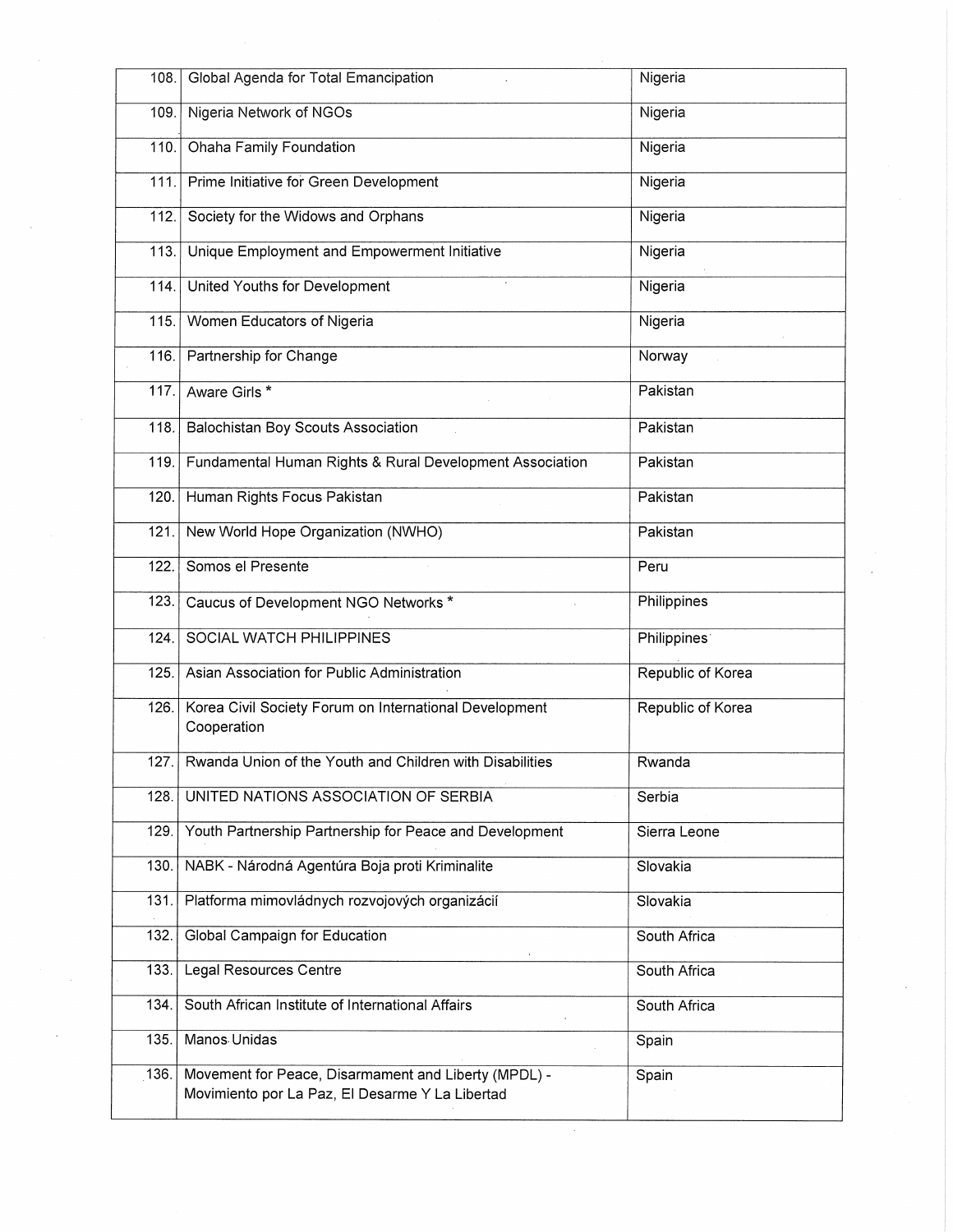| 137. | Human Development Organization (HDO)                                             | Sri Lanka                                                      |
|------|----------------------------------------------------------------------------------|----------------------------------------------------------------|
| 138. | Gedaref Digital City Organization                                                | Sudan                                                          |
| 139. | <b>Sudanese Population Network</b>                                               | Sudan                                                          |
| 140. | Geneva University Department of Political Science and<br>International Relations | Switzerland                                                    |
| 141. | <b>AFEL</b>                                                                      | Togo                                                           |
| 142. | Collectif des Associations Contre l'Impunité au Togo                             | Togo                                                           |
| 143. | <b>ONG Moulin Rouge</b>                                                          | Togo                                                           |
| 144. | Cinsiyet Eşitliği İzleme Derneği                                                 | Turkey                                                         |
|      | (Association for Monitoring Gender Equality)                                     |                                                                |
| 145. | Lviv Polytechnic                                                                 | Ukraine                                                        |
| 146. | Green hope UAE                                                                   | <b>United Arab Emirates</b>                                    |
| 147. | <b>Action Against Hunger</b>                                                     | <b>United Kingdom of Great</b><br>Britain and Northern Ireland |
| 148. | Action on Disability and Development                                             | United Kingdom of Great<br>Britain and Northern Ireland        |
| 149. | British Paksitani Christians Ltd - trading as British Pakistani                  | <b>United Kingdom of Great</b>                                 |
|      | Christian association                                                            | Britain and Northern Ireland                                   |
| 150. | Carbon Disclosure Project                                                        | United Kingdom of Great<br>Britain and Northern Ireland        |
| 151. | <b>Commonwealth Medical Trust</b>                                                | United Kingdom of Great                                        |
|      |                                                                                  | Britain and Northern Ireland                                   |
| 152. | Emerge For Africa Ltd                                                            | United Kingdom of Great                                        |
|      |                                                                                  | Britain and Northern Ireland                                   |
| 153. | Girls Not Brides: The Global Partnership to End Child Marriage                   | United Kingdom of Great                                        |
|      |                                                                                  | Britain and Northern Ireland                                   |
| 154. | <b>Global Ocean Commission</b>                                                   | United Kingdom of Great                                        |
|      |                                                                                  | Britain and Northern Ireland                                   |
| 155. | Human Appeal International [UK]                                                  | <b>United Kingdom of Great</b>                                 |
|      |                                                                                  | Britain and Northern Ireland                                   |
| 156. | International Committee for Rehabilitation Aid to Afghanistan                    | United Kingdom of Great                                        |
|      | (ICRAA)                                                                          | Britain and Northern Ireland                                   |
| 157. | Lumos Foundation                                                                 | United Kingdom of Great                                        |
|      |                                                                                  | Britain and Northern Ireland                                   |
| 158. | <b>Muslim Hands</b>                                                              | United Kingdom of Great                                        |
|      |                                                                                  | Britain and Northern Ireland                                   |

 $\sim$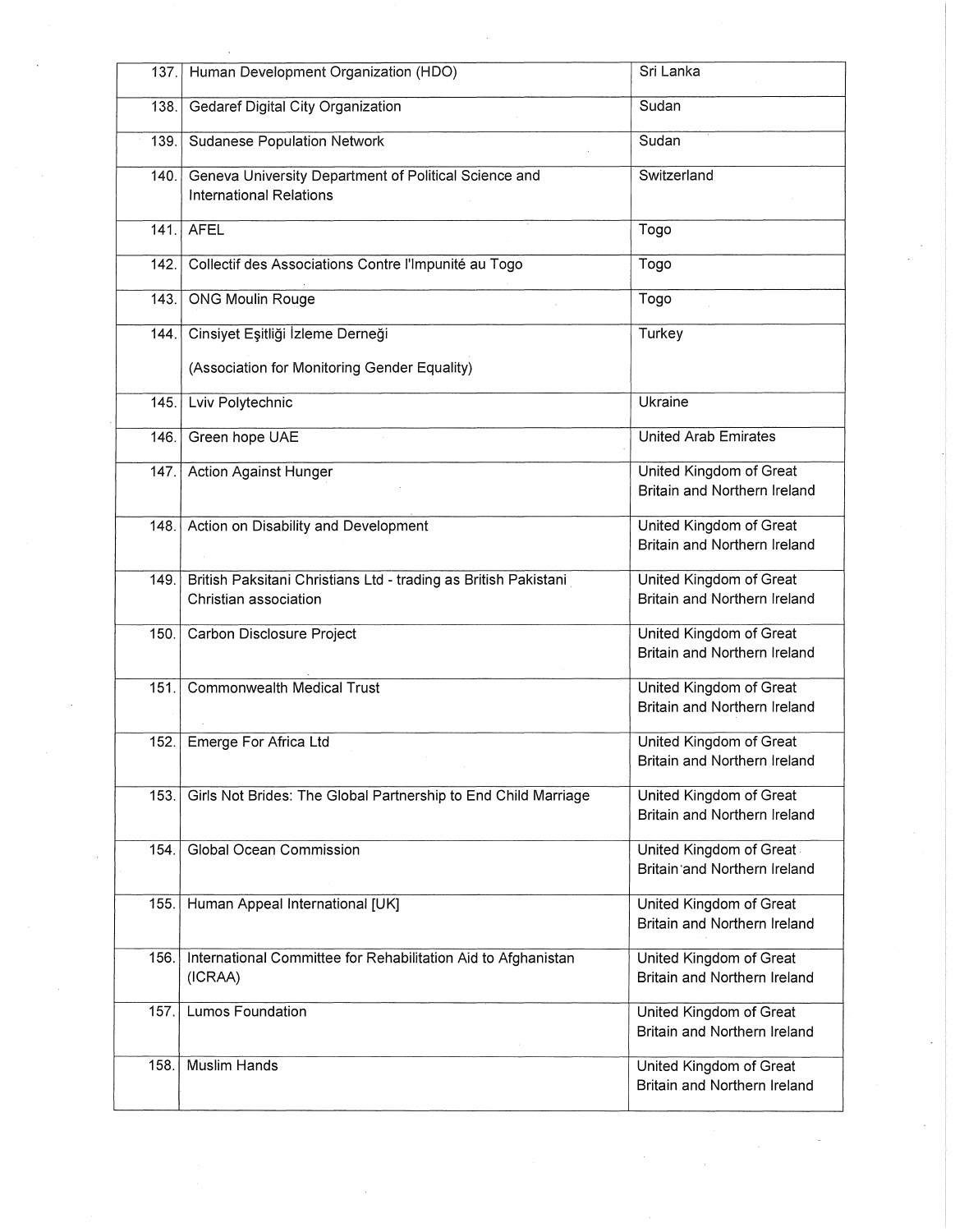| 159.  | Agape Scholars International, Inc.                            | United States of America        |
|-------|---------------------------------------------------------------|---------------------------------|
| 160.  | AID for AIDS International                                    | United States of America        |
| 161.  | ATD Fourth World *                                            | <b>United States of America</b> |
| 162.  | Atlas Service Corps Inc.                                      | United States of America        |
| 163.  | BCARE USA Inc (BCARE International)                           | United States of America        |
| 164.  | Beyond 2015                                                   | United States of America        |
| 165.  | Cancer Africa                                                 | <b>United States of America</b> |
| 166.  | Center on International Cooperation - NYU                     | United States of America        |
| 167.  | Church of the Brethren                                        | United States of America        |
| 168.  | Consultation. Evaluation. Education., Inc.                    | <b>United States of America</b> |
| 169.1 | Copenhagen Consensus Center                                   | United States of America        |
| 170.  | <b>Creative Educators International Network</b>               | United States of America        |
| 171.1 | Creative Learning, Inc.                                       | United States of America        |
| 172.  | Earth Law Center                                              | <b>United States of America</b> |
| 173.  | <b>Empowerment Through Integration</b>                        | United States of America        |
| 174.  | Equal Rights for Persons with Disabilities International, Inc | <b>United States of America</b> |
| 175.  | <b>Global Financial Integrity</b>                             | United States of America        |
| 176.  | Global Observatory linking Research to Action (GORA)          | United States of America        |
| 177.  | <b>Global Poverty Project</b>                                 | United States of America        |
| 178.  | ICMM and IPIECA <sup>*</sup>                                  | <b>United States of America</b> |
| 179.  | Institute of Caribbean Studies                                | United States of America        |
| 180.  | Jubilee USA Network                                           | United States of America        |
| 181.  | Millennium Campus Network                                     | United States of America        |
| 182.  | Municipal Art Society of New York                             | United States of America        |
| 183.  | NCD Alliance *                                                | <b>United States of America</b> |
| 184.  | Peacework                                                     | United States of America        |
| 185.  | Results Educational Fund, Inc.                                | <b>United States of America</b> |
| 186.  | <b>SDSN Association</b>                                       | United States of America        |
| 187.  | SemAnahuac                                                    | United States of America        |
| 188.  | Soroptimist International of the Americas                     | United States of America        |

 $\hat{\boldsymbol{\beta}}$